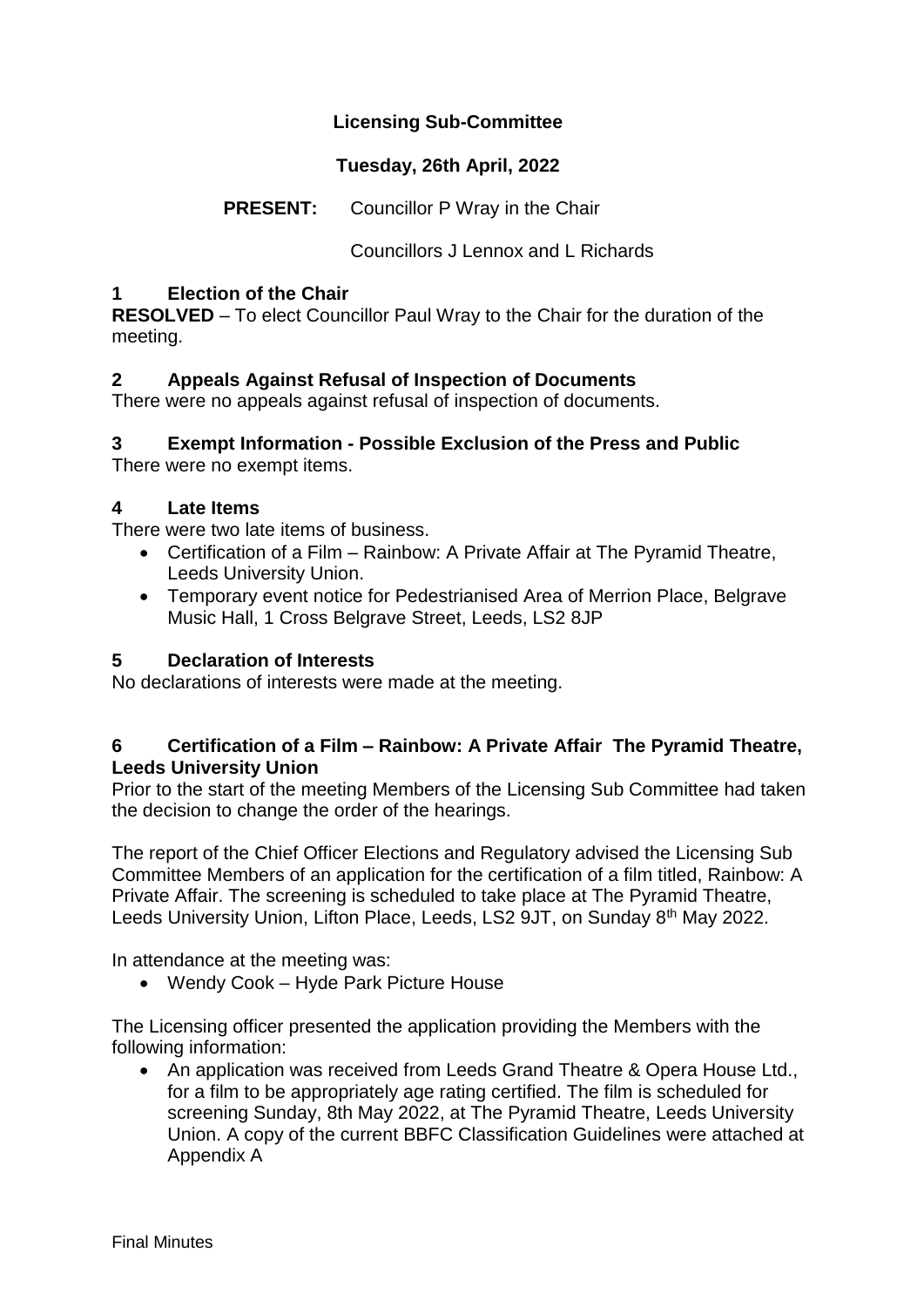- A copy of the application including the synopsis and recommended rating was appended to the submitted report at Appendix B. To assist members with their deliberation officers of the Licensing Authority had viewed the advance screener and confirmed there are no concerns with the applicant's suggested 12A rating when considered in accordance with the BBFC Classification Guidelines.
- An advance screener for the film had been provided for Members of the Licensing Sub Committee to view.

Ms Cook advised members that this film was part of an on-going collaboration of Italian films that are being screened across the city. She explained that the 12A certification was given as a recommendation as the film contained no dangerous behaviour, no bad language and in relation to sexual content there was a slight glimpse of underwear in one scene.

The film is set in a war context and she provided a comparison with the film 'Dunkirk'. There was a recognition that the film covered war and political issues and discussion groups would be set up to discuss any of the issues after the showing of the film.

Members had been provided with a link to view the film prior to the hearing. They had noted the content of the film and read the classification guidelines.

**RESOLVED** – To grant the recommended Certification of 12A.

#### **7 Application to vary a premises licence held by Chevin Country Park Hotel, York Gate, Otley, Leeds, LS21 3NU**

The Chief Officer Elections and Regulatory set out an application to vary a premises licence held by Chevin Country Park Hotel, York Gate, Otley, Leeds, LS21 3NU.

Present at the meeting for this item were:

- Claire Savage Hotel Manager
- Christopher Grunert John Gaunt and Partners

The Legal Officer outlined the procedure for the meeting.

The Licensing Officer provided the Sub Committee with the following information:

- This was an application to vary a premises licence, made by Diamond Hotel Collection Limited, for Chevin Country Park Hotel, York Gate, Otley, Leeds, LS21 3NU
- A history of the premises was set out at point 2 of the submitted report with the current licensed hours and activities. It was noted that the premises have had various DPS changes and licence transfers over the years, the most recent being in September 2018 to transfer the licence to the current licence holder, Diamond Hotel Collection Limited. Attached to the submitted report at Appendix A was the current application form
- This application was to vary the licence for the following: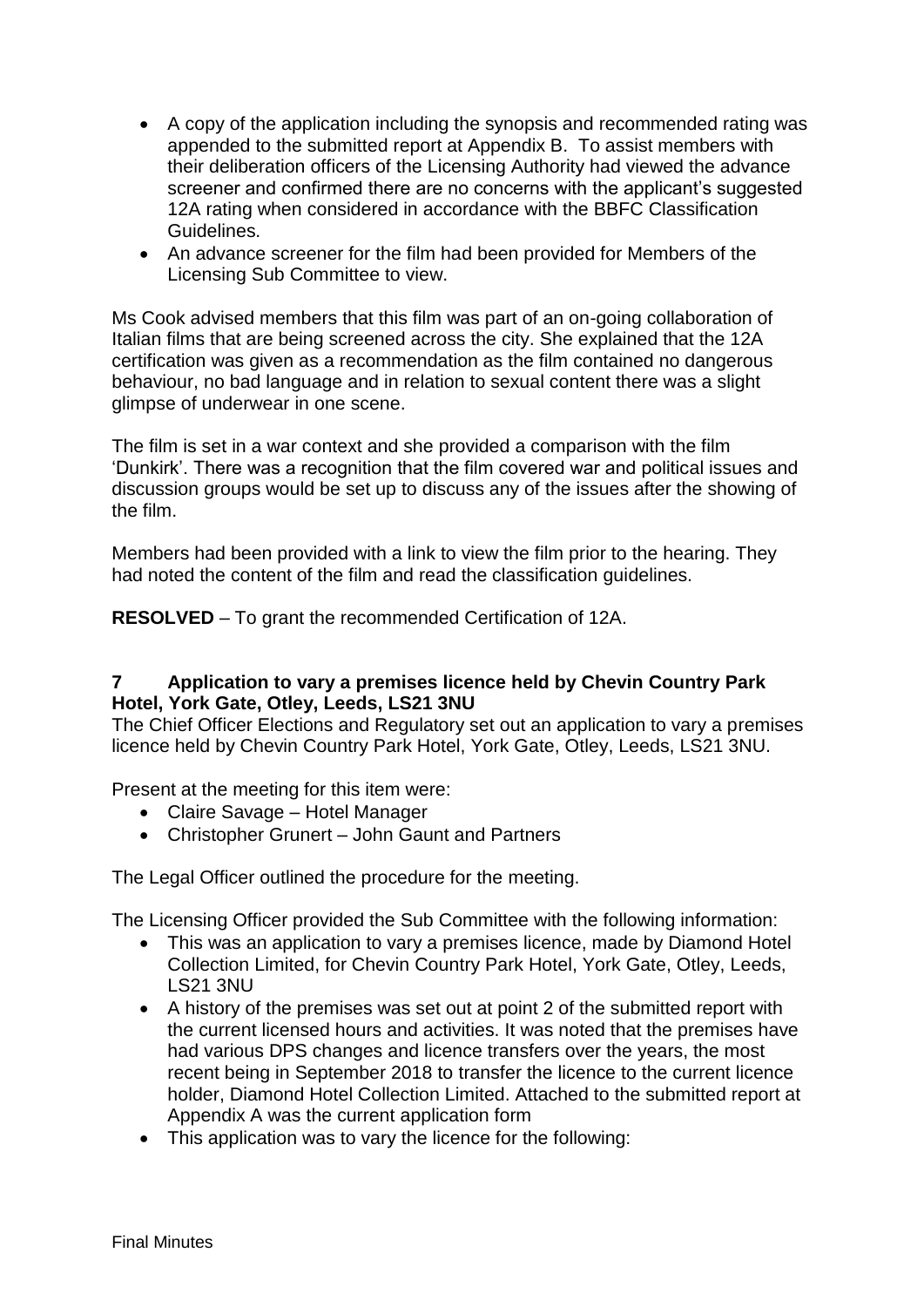- $\circ$  Allow permitted regulated entertainment and the sale of alcohol to take place throughout the licensed area of the hotel until the terminal hour of 02:00hrs daily, in line with the Woodland Suite.
- $\circ$  To draw forward the commencement hour for regulated activities to 10:00hrs daily.
- o Remove from the licence all historic Public Entertainment Licence conditions, namely 9 to 115 (inclusive) and replace them with new conditions as specified in section 16 of the application form.
- o Add additional regulated activities as specified in the application and allow them to take place throughout the premises, (not limited to the Woodland Suite), namely plays, indoor sporting events, exhibition of a film and boxing and wrestling, between the hours of 10:00am and 02:00, also late-night refreshment, between the hours of 23:00 and 02:00.
- o To allow regulated entertainment, currently limited to the Woodland Suite, to take place throughout the premises, namely live music, recorded music, performance of dance and entertainment similar to live music, recorded music or dance.
- $\circ$  To allow non-standard timings as follows: on the morning British Summertime is applied, the terminal hour will be extended to 03:00hrs.
- o From 10:00hrs on New Year's Eve, until 10:00hrs on 1st January without interruption, for provision of plays, provision of films, provision of indoor sporting events, provision of boxing or wrestling.
- o From 23:00hrs on New Year's Eve, until 10:00hrs on 1st January without interruption, for provision of live music and recorded music.
- o From 10:00hrs on New Year's Eve, until 02:00hrs on 2nd January without interruption for performances of dance, provision of anything of a similar description to live music, recorded music or performances of dance and sale of alcohol.
- o From 23:00hrs on New Year's Eve, until 05:00hrs on 1st January for late night refreshment
- A copy of the application form was appended to the submitted report at Appendix B. The applicant proposes to promote the licensing objectives by taking the additional steps identified in section 16 of the application form.
- Representations had not been received from Responsible Authorities. However, it was noted that three additional conditions had been agreed between the applicant and West Yorkshire Police. A copy of the agreed conditions was appended to the submitted report at Appendix D.
- Entertainment Licensing were in receipt of two individual letters of objection, both opposed to the application on the grounds of noise nuisance. Redacted copies of the letters were attached to the report at Appendix E.

Mr Grunert presented the case for the application, providing the following information:

• The present licence had passed to the Diamond Hotel Collection Limited with 'Grandfather Rights'. He said that some of the imposed conditions would be frowned upon today and the hotel wished to propose a set of modern conditions used by hotels of this type across the country.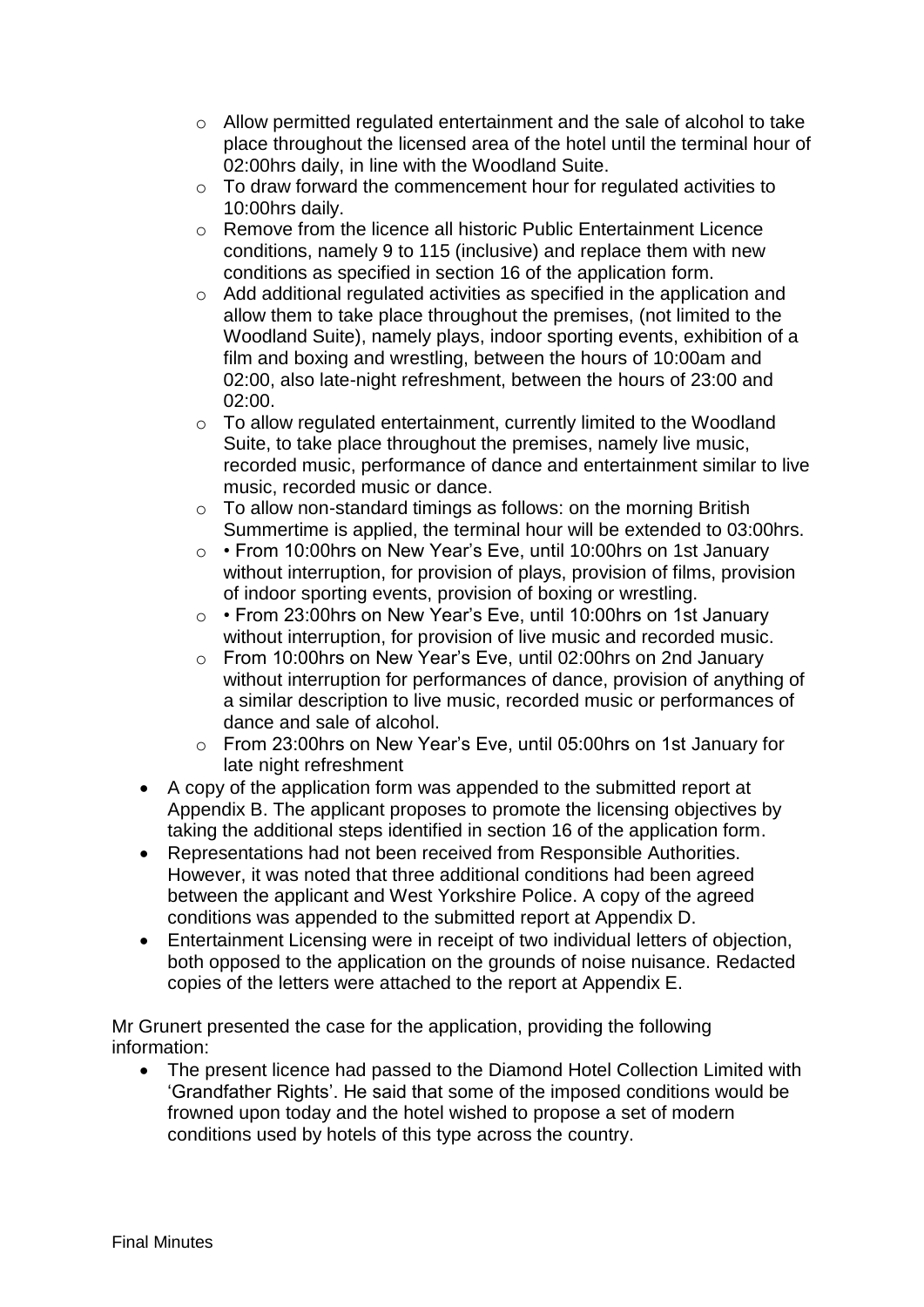- Currently the Woodland Suite is licensed to sell alcohol until 2:00am and play recorded music for 24 hours, whilst other bars and rooms close at different times. This makes multiple events difficult to host.
- The proposal for the variation to the licence requested the unification of hours across all event rooms and bars on the site to 2:00am and for the playing of recorded music.
- He was of the view that the playing of recorded music would not cause a disturbance as the closest individuals would be guests staying at the hotel or in the lodges. The Hotel had not received complaints from any guests in relation to noise disturbance. The hotel wished to promote a setting of tranquility and relaxation at this spa hotel.
- He acknowledged that two representations of objection had been received. However, it was the first time that the hotel had been made aware of any issues in relation to noise disturbance. It was his view that the one of the objectors who owned an Airbnb and placed a curfew of 10pm on his guests was bordering on the commercial aspect rather that being directly affected. Mr Grunert was surprised that a further objection had come from a neighbouring property, as the nearest neighbours were outside the boundary of the hotel and did not think that the noise would travel that far.
- Mr Grunert was of the view that unifying the licence would make the running of the hotel more straight forward.

In responding to questions from Members Mr Grunert said that the hotel was not aware of any issues concerning noise nuisance. Environmental Protection had not raised any objections.

Mr Grunert said the hotel was open to the public as well holding events. However, there was nothing around the hotel so was of the view that people would not travel to use the late-night licensing hours. The hotel booked private events and they were committed to the hospitality and comfort of their guests.

Member's discussions included:

- Standardising of hours throughout the hotel
- The hotel catering for a particular clientele
- Employment in the area
- Wider public interest
- Conditions in place for events such as boxing

**RESOLVED** – To grant the variation to the licence as applied for.

## **8 Temporary event notice for Pedestrianised Area of Merrion Place, Belgrave Music Hall, 1 Cross Belgrave Street, Leeds, LS2 8JP**

The report of the Chief Officer Elections and Regulatory advised Members that three temporary event notices had been received for the same premises, pedestrianised area of Merrion Place, outside Belgrave Music Hall, 1 Cross Belgrave Street, Leeds, LS2 8JP and Leeds City Council Environmental Protection Team had served an objection notice on the grounds of public nuisance.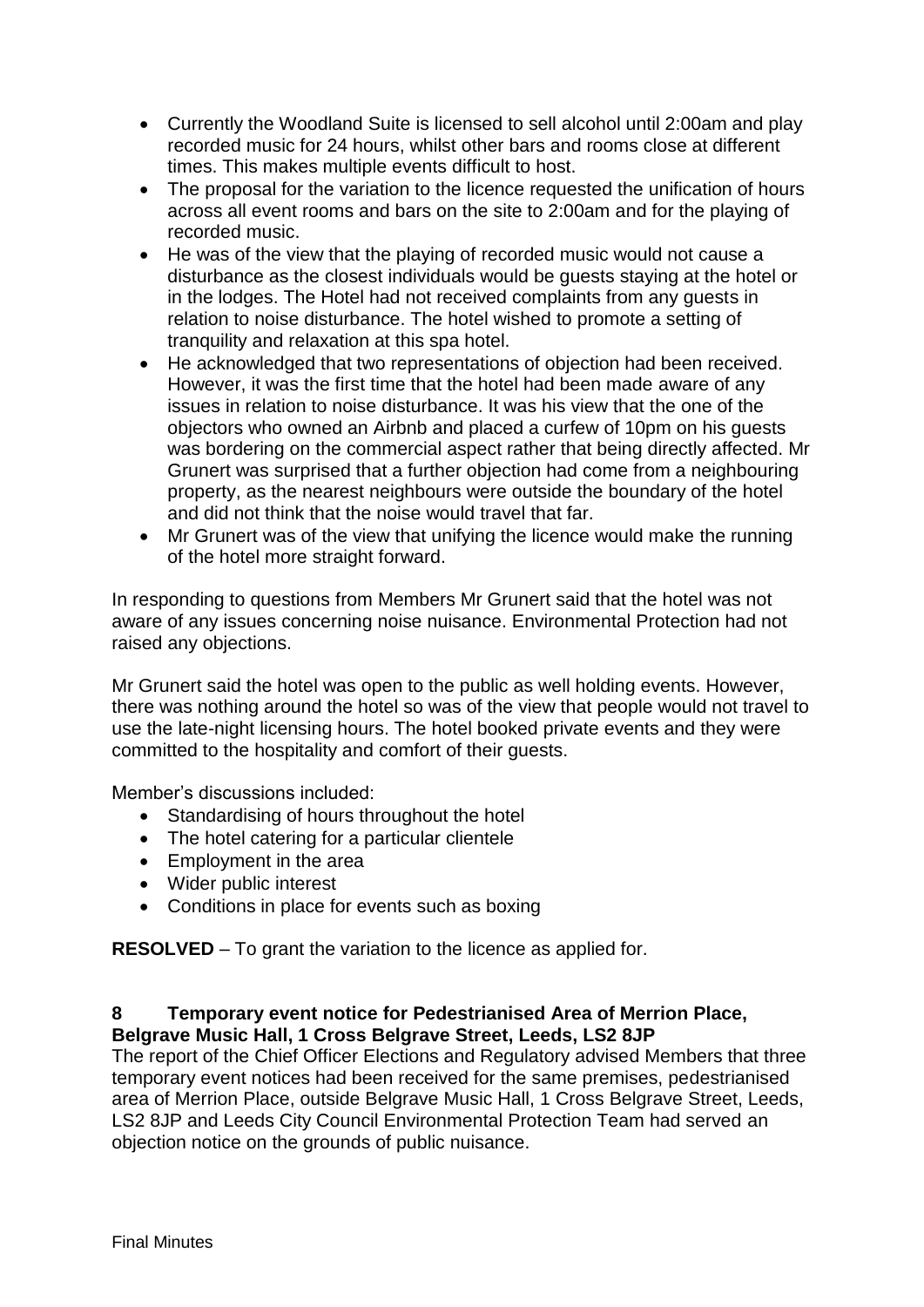Present at the meeting were:

- Stevie Mulgrave Premises User
- Christopher Impett General Manager, Belgrave Music Hall
- Vanessa Holroyd Environmental Protection Team

The Legal Officer set out the procedure for the hearing.

The Licensing Officer presented the application providing the following information:

- These premises benefit from a premises licence. A copy of the licence is attached at Appendix A.
- The proposed premises user is Stevie Mulgrave.
- This application is for three temporary event notices which were attached at Appendix B.1, B.2 and B.3.
- The temporary event notices are for three periods:
	- o 12:00hrs on Friday 29th April 2022 to 22:00hrs on Monday 2nd May 2022
	- o 12:00hrs on Thursday 2nd June 2022 to 22:00hrs on Sunday 5th June 2022
	- o 12:00hrs on Saturday 27th August 2022 to 10pm on Monday 29th August 2022
- The licensable activity is the provision of regulated entertainment with a maximum capacity of the events to be 150 people
- The location of the premises can be seen on the map at Appendix C.
- The events to be located in the venue's side street garden area. This event will feature DJs from 12pm to 10pm in the side street before moving inside for the rest of the evening. The area is fully seated and so dancing is not encouraged.
- West Yorkshire Police and Environmental Protection received a copy of the notices on 13th April 2022 attached at Appendix D. No objection was received from the West Yorkshire Police.
- Environmental Protection Team issued an objection notice on 19<sup>th</sup> April 2022 as they considered that allowing the premises to be used in the manner set out in the temporary event notice will undermine the prevention of public nuisance. The objection notice was attached at Appendix E of the submitted report.

Mr Mulgrave addressed the Licensing Sub Committee providing the following information:

- The tables and chairs licence had been in place since the covid restrictions had been relaxed. This licence had been extended until September 2022.
- The event would see International DJ's playing music on the side street from 12:00pm until 10:00pm, then entertainment would move inside the premises.
- Covid had changed the way in which the premises operated and was still affecting the business. This event would celebrate the 10<sup>th</sup> birthday of the premises. The premises still attract international DJ's some of whom prefer to play outside.
- The premises are supportive of the 2023 cultural bid as a venue which will bring income to the city, this does require some events to be hosted outside.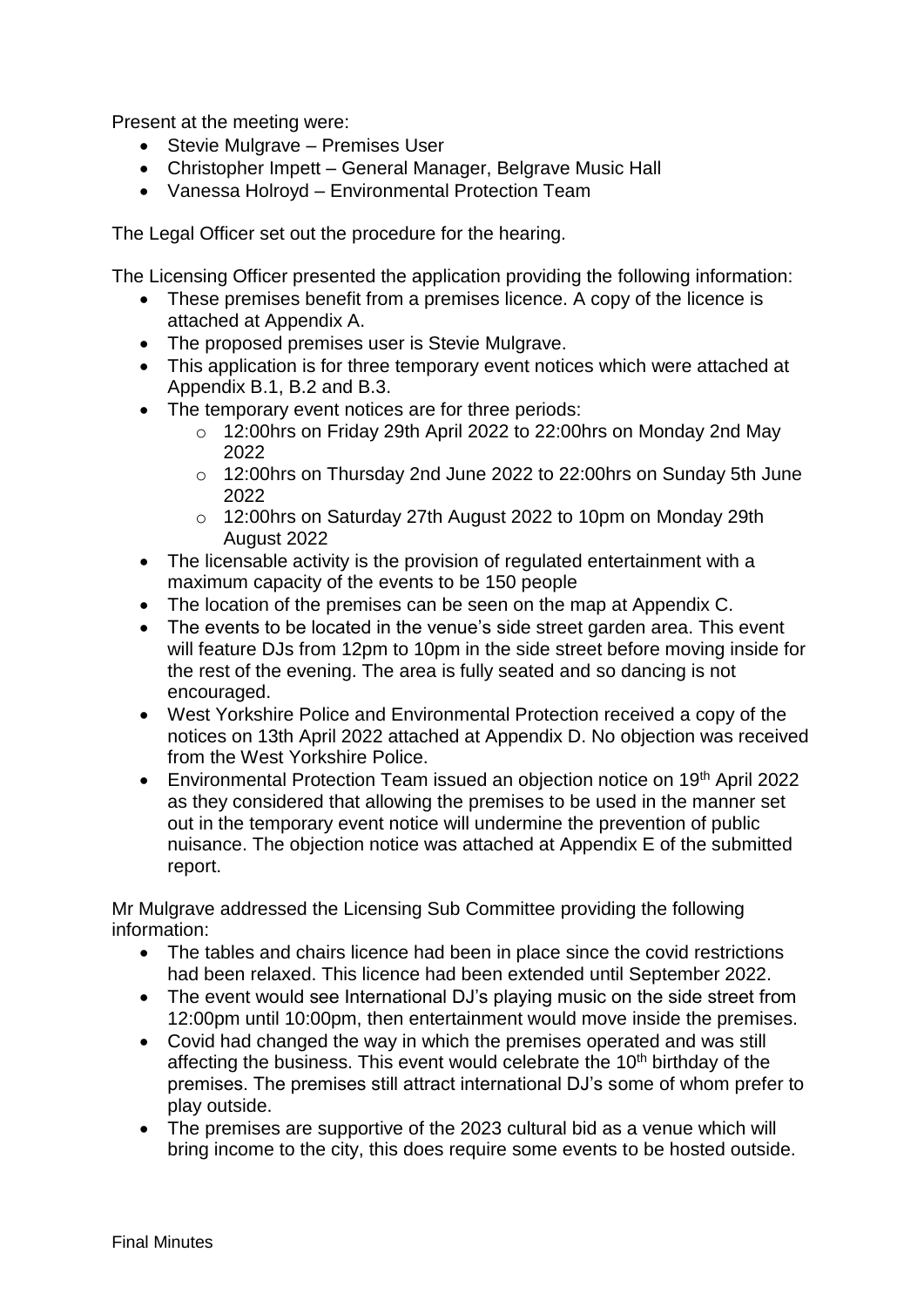• The premises have operated within the licence for 10 years with no complaints.

Responding to questions from the Sub Committee, Members were informed of the following:

- The premises does have a licence for both indoors and outdoors, with the Roof Terrace open until 11:00pm.
- Monitoring does take place of how many people are both inside and outside the premises. Security is in place at the entrance and exit counting those going in and out. The outside street area is monitored and there is no dancing allowed.
- Once the event has finished at 10:00pm some people will drift away whereas others may wish to go inside. However, should inside be at capacity they would be required to join the queue at the entrance. It was noted that the security staff use radios to constantly monitor the numbers inside, outside on the street and on the roof terrace.
- Entrance to the side street area is through the main entrance. ID checks are used.

Ms Holroyd from Environmental Protection Team informed the Licensing Sub Committee of the following points:

- The Environmental Protection Team had received notification of temporary events to be held on the side street garden area of the premises from 12:00 hours to 22:00 hours, over the next three bank holiday weekends. If granted this would mean DJ's performing externally on the street to 150 customers.
- The premises are close to residential properties in Symons House and Vita Student apartments.
- Two complaints had been received in May and August 2021 alleging loud music from Belgrave Music Hall throughout the day and night. It was alleged the sound of the music could not be stopped even when the windows were shut and had left the residents feeling uncomfortable. It was the view of the Environmental Protection officer that it would be unfair to subject residents in nearby properties to 10 hours of loud music.

Mr Mulgrave in summing up said the events were for three days over the bank holiday period. He offered to use a noise limiter for the outside area and if required change the time of the events and limit the numbers.

The Council had increased payments for the use of the outside area and without this type of event the business would struggle.

Members requested further information in relation to noise limiters. Clarification was provided and it was noted that a Db limiter could be used to set levels which would be controlled by a sound manager and not by the DJ's. Db levels could be checked at the nearest residential properties, this would keep noise to a set level therefore reducing noise disturbance to residents. Mr Mulgrave was agreeable to working with Environmental Protection to set an agreed level. Mr Mulgrave also said he would offer to let the management company of the residential properties have a contact number which could be used should there be any complaints.